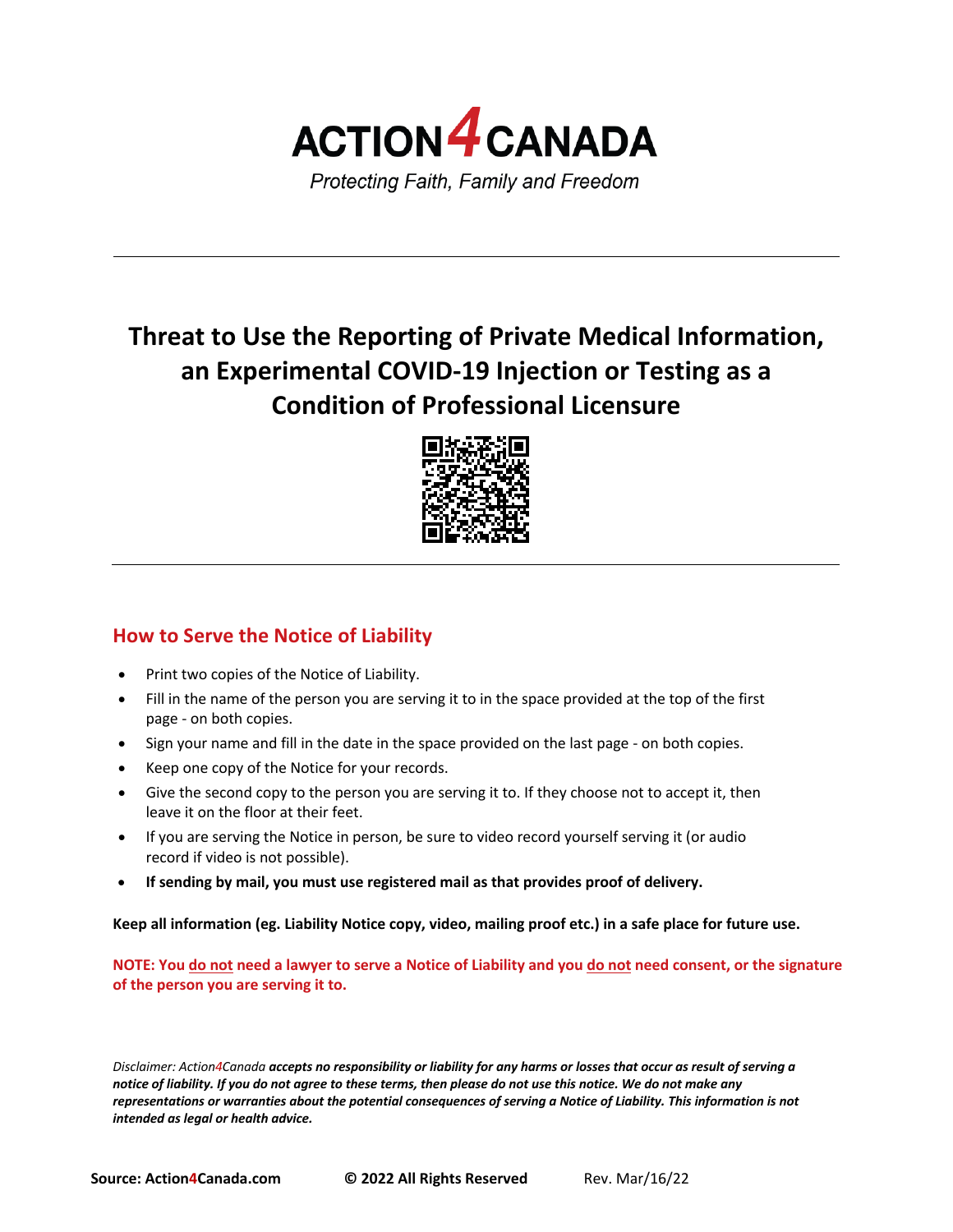| Attn: |  |
|-------|--|
|       |  |

**RE: Threat to use the reporting of private medical information, an experimental COVID-19 injection, or testing as a condition of professional licensure.**

#### **There are no provisions in any orders of any health minister, doctor, or provincial legislation, that can, nor pretend that any measures can, override Charter or other pre-Charter constitutional rights.**

You have no legal authority to mandate I submit to ANY vaccine including the experimental gene therapy injections for COVID-19, commonly referred to as a "vaccine." Further, you have no legal authority to mandate that I provide my vaccination status. That would be a violation of my medically protected privacy rights. Using coercion or intimidation to obtain my private medical information, or submit to taking ANY injection, at threat of losing my professional licensure if I do not comply, is in violation of my Charter of Rights, Human Rights and the Criminal Code of Canada, Extortion (s.346), Intimidation (s.423).

#### **All Statutes, Orders, By-laws, and Acts must be consistent with the Constitution...or they are of no force or effect.**

Section 52(1) of **the Constitution Act**, 1982: The Constitution of Canada is the supreme law of Canada, and any law that is inconsistent with the provisions of the Constitution is, to the extent of the inconsistency, of no force or effect.

If the Federal Government had invoked the **Federal Emergencies Act**, which it has not, even that Emergencies Act states:

AND WHEREAS the Governor in Council, in taking such special temporary measures, would be subject to the Canadian Charter of Rights and Freedoms and the Canadian Bill of Rights and must have regard to the International Covenant on Civil and Political Rights, particularly with respect to those fundamental rights that are not to be limited or abridged even in a national emergency.

Employment is 100% guaranteed and protected under Section 7 of The Canadian Charter of Rights and Freedoms:

"Everyone has the right to **life, liberty, and security** of the person and the right not to be deprived thereof except in accordance with the principles of fundamental justice."

According to the Public Health Agency of Canada, Canadian National Report on Immunization, 1996:

### **"Vaccines are not mandatory in Canada and they cannot be made mandatory because of the Canadian Constitution."**

There are no provisions in any orders of any health minister, doctor, or provincial legislation that can, nor pretend that any measures can, override Charter or other pre-Charter constitutional rights.